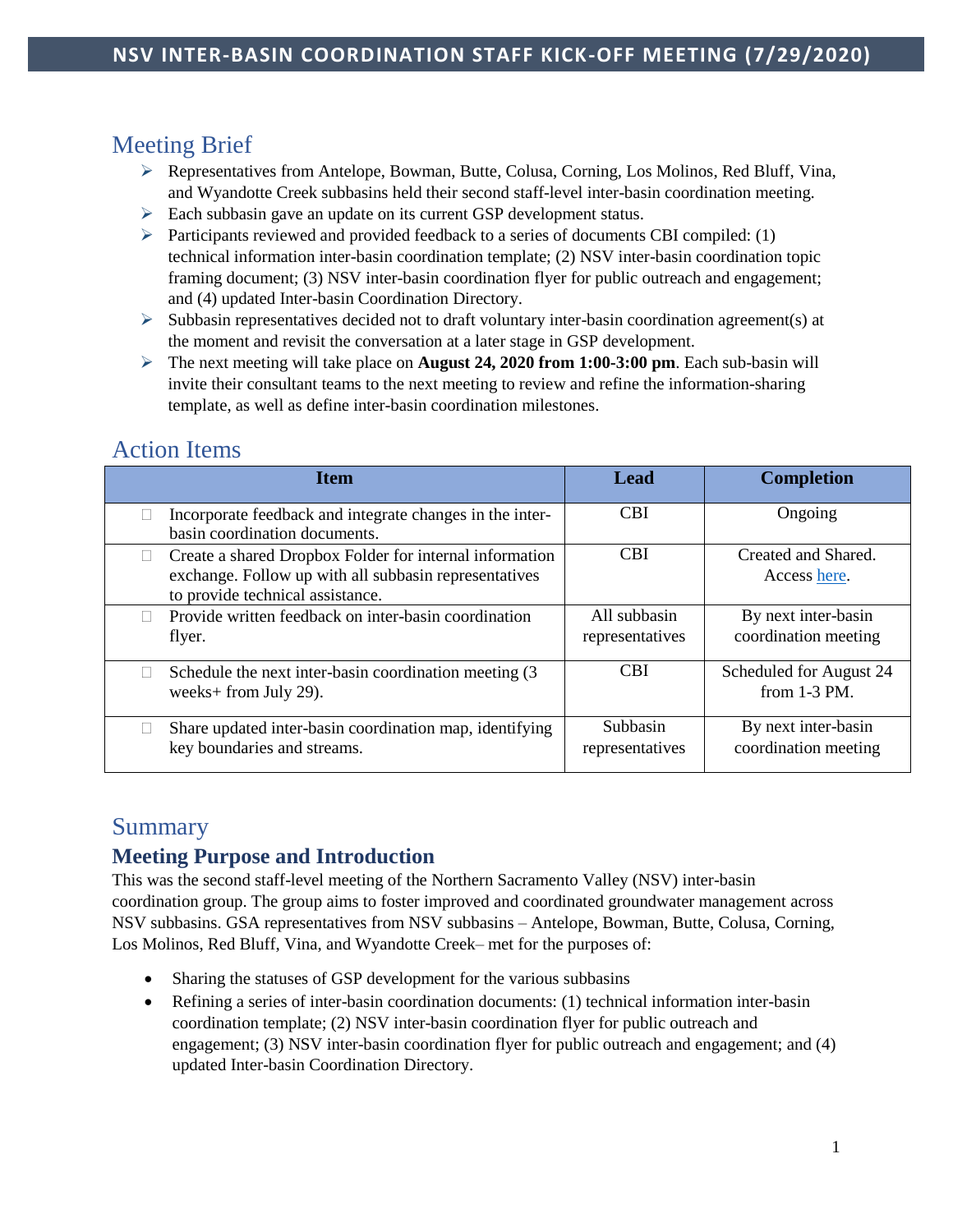- Reviewing voluntary inter-basin coordination agreement examples from other subbasins and discussing the possibility of drafting one or more voluntary inter-basin coordination agreements in the region.
- Defining next steps and determining participants for future meeting.

#### Meeting Materials

- 1. Agenda
- 2. Draft NSV Inter-basin Coordination Directory
- 3. Draft NSV Technical Information-Sharing Template
- 4. Draft Inter-Basin Coordination Topic Framing
- 5. SGMA NSV Inter-basin Decision-Log
- 6. Inter-basin Coordination Summary Document
- 7. Draft Inter-Basin Coordination Flyer

### **GSP Development Status**

Each subbasin gave an update on its current Groundwater Sustainability Plan (GSP) development status. Staff from other subbasins had the opportunity to ask clarifying questions.

- **Antelope, Bowman, Los Molinos, and Red Bluff Subbasins:** The GSA recently received a grant from the Department of Water Resources for GSP completion. They will be working with Luhdorff  $\&$ Scalmanini Consulting Engineers (LSCE). An Ad Hoc Group began having initial meetings and will be using the SVSIM model moving forward. The subbasins are starting to have conversations regarding Groundwater Dependent Ecosystems (GDEs) and are considering bringing The Nature Conservancy into the discussions. Regarding public outreach, Tehama County will begin hosting virtual public meetings in August and September. These meetings will provide an introduction to the Sustainable Groundwater Management Act (SGMA) and will be recorded for online posting. Tehama County would like to resume small in-person meetings in the Fall, respecting social distancing regulations, since some stakeholders are experiencing internet connectivity issues. They are anticipating the Draft Introduction Chapter to be ready in August or September and the Draft Basin Setting Chapters in December.
- **Corning Subbasin:** Technical work is underway, led by Montgomery & Associates. The two GSAs are beginning discussions on GSP development and discussions around principle aquifer determination are moving forward. The Corning Subbasin Advisory Board (CSAB) made recommendations to the Corning Sub-basin GSA, which will make decisions next month. Draft Introduction and Basin Setting chapters will undergo internal review before getting to CSAB, possibly in September.
- **Colusa Subbasin:** Joint Colusa Groundwater Authority (CGA) and Glenn Groundwater Authority (GGA) **Technical** Advisory Committees (TAC) meet frequently to conduct technical reviews and provide feedback to Consultants. Colusa Groundwater Authority is in the process of updating their Joint Powers Agreement and are developing bylaws. The next Joint TAC meeting will take place on August 14, 2020. Further, Colusa Subbasin's Basin Setting Chapters (HCM and water budgets) are wrapping up. The Glenn Groundwater Authority began discussing groundwater substitution transfers, specifically accounting for water transfers in the water budgets and acknowledging their potential role in groundwater substitution transfers. Lastly, Glenn Groundwater Authority set their 2020/2021 Operations fee to \$1.5 per acre and Colusa Groundwater Authority set their fee to \$1 per acre, both lower than last year.
- **Vina, Butte, and Wyandotte Creek Subbasins:** Draft Basin Setting chapters will be soon released for a one-month public review period. Staff will present a compilation of public comments received to the Vina Subbasin Advisory Committee (SHAC) and to the Butte Subbasin Advisory Board (BAB) in August. The various GSAs are now shifting gears to other elements of GSP completion. In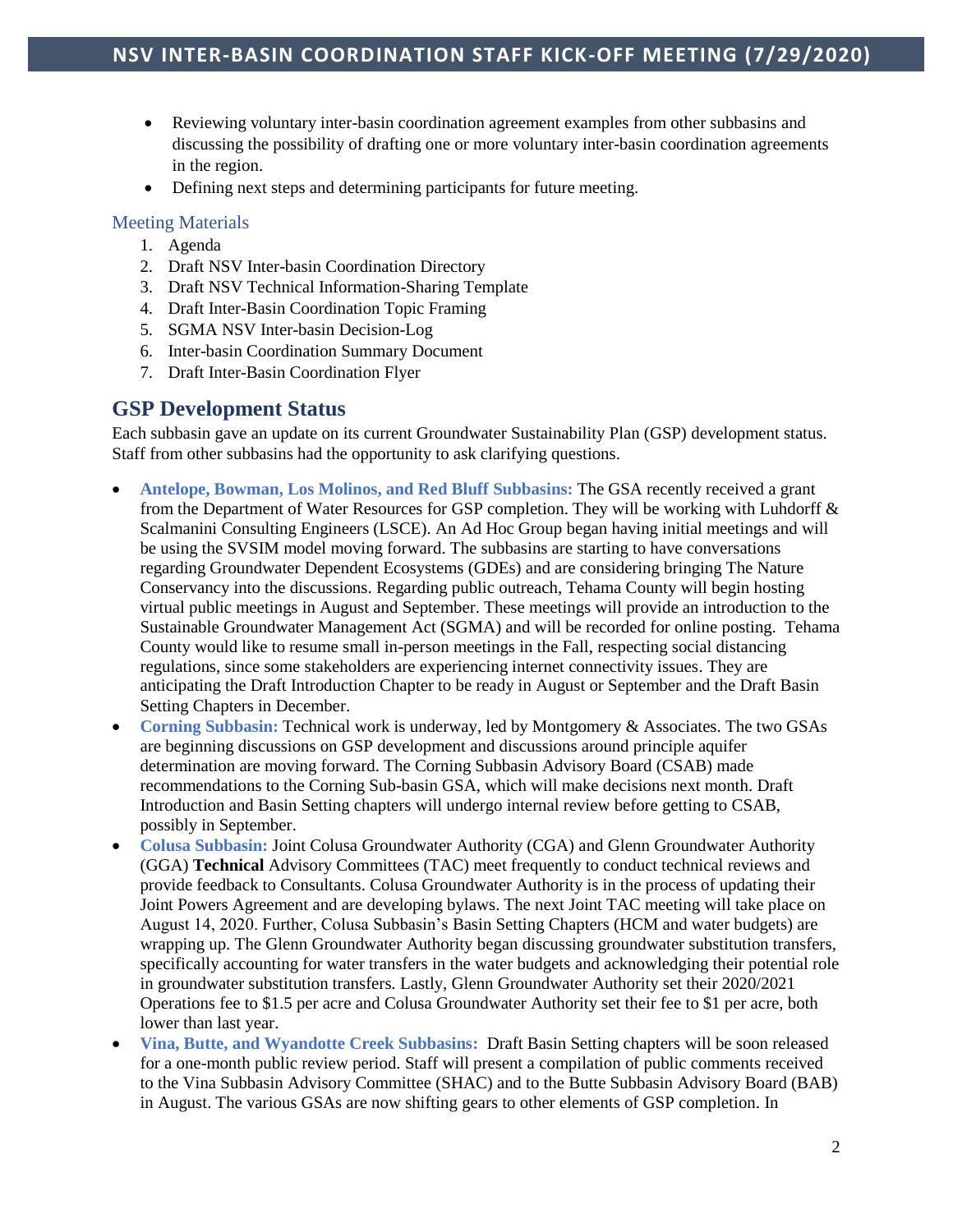addition, Butte County staff informed others that agricultural groundwater users have filed an application with LAFCO to form the Tuscan Water District.

### **Inter-basin Coordination, Information-Sharing & Issue Resolution Framework**

### Information-Sharing Template:

In response to subbasin representatives' request to focus on the technical requirements for inter-basin coordination on (1) cross-boundary groundwater flow, (2) stream-aquifer interactions, (3) water budgets, CBI prepared a draft template for technical information-sharing. The document aligned closely with [Article 8 §357.2 \(b\) \(1\) through \(4\).](https://groundwaterexchange.org/wp-content/uploads/2018/07/GSP-Regs-Art-8-Interagency-Agreements.pdf) Further, it aimed to document the different models being utilized to identify potential asymmetries and inform strategies to coordinate across basin boundaries. Subbasin representatives provided feedback.

#### Comments | Suggestions

- Include all adjacent subbasins, including others not present in the meeting (i.e. Anderson, Bend, North Yuba, South Battle Creek, and Yolo).
- For (1) Cross-Boundary Flows and (2) Stream-Aquifer Interactions, focus on the subbasin boundaries.
- Consider adding a column for streams in (2) Stream-Aquifer Interactions.
- For (3) Common Hydrogeologic Understanding, consider asking consultants to add a crosssection at subbasin boundaries to assess the hydrogeological conditions of these boundaries.
- For (4) Sustainable Management Criteria, include a list of monitoring wells associated with each boundary the Useful Resources/ Citations section.
- Add drop-down menus when possible to maintain consistency.

#### Outcomes | Decisions

- CBI will incorporate suggestions to the document and share with the group for further refinements.
- Staff and consultants will participate in the next meeting to refine and finalize the document to begin gathering technical information across subbasins.

#### Topic Framing Document:

CBI developed a topic framing document as a tool to track the overarching road map, the meeting plan, and the various topics and issues under consideration for inter-basin coordination in the Northern Sacramento Valley. This document is intended to be revised iteratively, closely linked with the information-sharing template, and constantly updated with key information and shared products throughout the collaboration process.

During the meeting, sub-basin representatives provided input and suggested changes. Overall, participant found the document useful, comprehensive, and slightly overwhelming. It could help document the interbasin cooperation process, identify potential issues, and outline a process to address and resolve conflicts.

#### Comments | Suggestions

- Maintain consistency by streamlining updates.
- Make sure that all members are working off the most up-to-date version.
- Add an updated map that includes all adjacent basins and clearly identifies boundaries and nearby streams.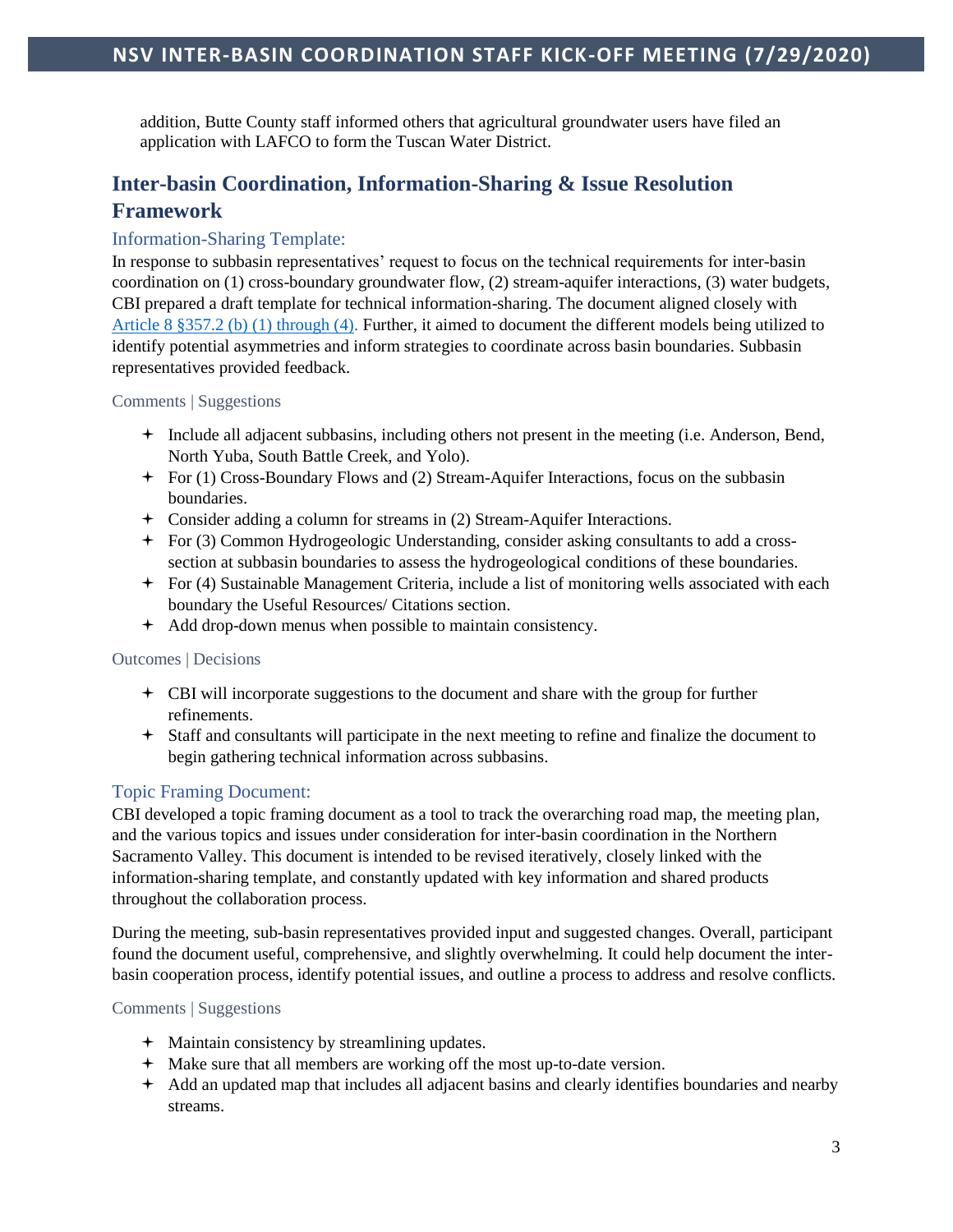#### Outcomes | Decisions

- Subbasin representatives will provide the facilitators an updated map, including all sub-basin and codes for all boundaries and streams.
- CBI will establish a shared Dropbox Folder (access [here\)](https://www.dropbox.com/sh/9d71wsfku53s2gf/AACes77OCGvMKOXHjOeG5NtUa?dl=0) to aid information-sharing among the group.

#### Voluntary Inter-basin Coordination Agreement

During the first NSV inter-basin coordination meeting, sub-basin representative discussed potential benefits of preparing voluntary inter-basin coordination agreement as a part of GSP development. Inter‐ basin coordination agreements are agreements that may be formed between Groundwater Sustainability Agencies (GSAs) within adjacent, hydrologically connected groundwater basins.

CBI conducted preliminary research and reviewed submitted Groundwater Sustainability Plans (GSPs) to find examples of inter-basin coordination agreements in other inter-connected basins. CBI presented excerpts from two agreements (City of Marina and Northern and Central Delta-Mendota Basin) to inform discussions. The absence of many voluntary inter-basin coordination agreements in the state may raise concerns in the future, as in the San Joaquin Valley, when water budgets do not add up at a regional scale. Data sharing and conflict resolution processes can help at a regional level.

After some discussion, subbasin representatives decided not to draft a voluntary inter-basin coordination agreement for the moment and revisit the conversation at later stages in GSP development. If participants decide to craft one or more voluntary agreements in the future, they would like to maintain a high-level, non-binding language, focused on information-sharing and dispute resolution. This agreement or set of agreements would need to be ready by summer 2021 at the latest. In addition, subbasin representatives highlighted their commitment to ongoing coordination, consultation, and communication throughout the GSP implementation process.

#### Outcomes | Decisions

- Sub-basin representatives decided not to draft an agreement for the time being. The topic framing document lays out a comprehensive cooperation process.
- Voluntary inter-basin agreement(s) will be revisited at a later stage in GSP development. The NSV Inter-basin coordination group would need to make a determination by Summer 2021 at the latest.

### **Next Steps**

- CBI will incorporate feedback received and refined the inter-basin coordination documents.
- Each sub-basin will invite their consultant teams to the next meeting to review and refine information-sharing template. Once all consultants agree on template, the group will work together to define deadlines and milestones.

| <b>Participant</b>    | <b>Representation/Affiliation</b> | <b>Subbasins</b>                 |
|-----------------------|-----------------------------------|----------------------------------|
| Christina Buck        | <b>Butte County</b>               | Vina, Butte, and Wyandotte Creek |
| <b>Kelly Peterson</b> | <b>Butte County</b>               | Vina, Butte, and Wyandotte Creek |
| Paul Gosselin         | <b>Butte County</b>               | Vina, Butte, and Wyandotte Creek |

### Meeting Participants